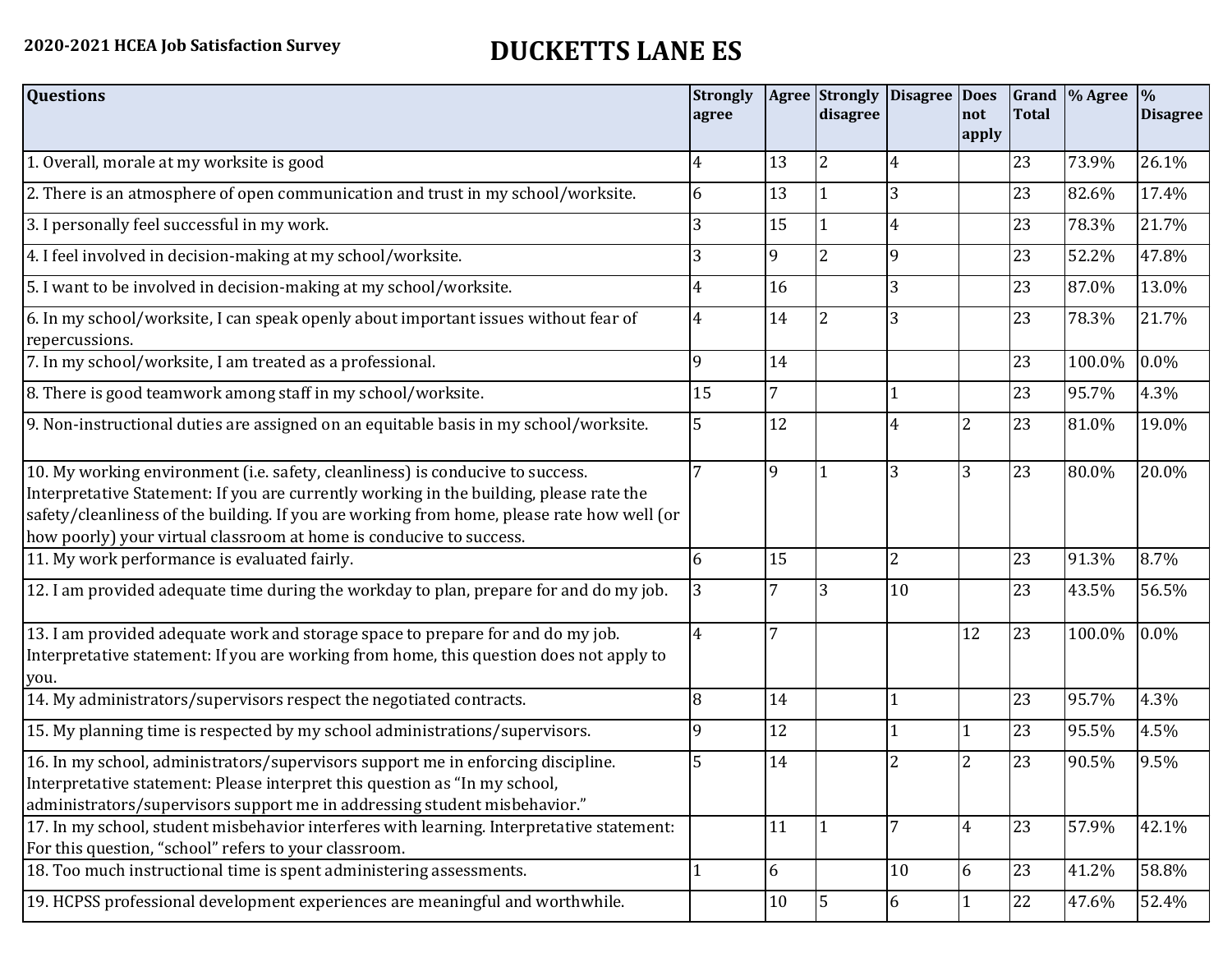## **2020-2021 HCEA Job Satisfaction Survey DUCKETTS LANE ES**

| 20. Increased workload has contributed to a decline in my morale.                                                                                          | q              | 9              |    | 4              |                | 23 | 78.3%   | 21.7%  |
|------------------------------------------------------------------------------------------------------------------------------------------------------------|----------------|----------------|----|----------------|----------------|----|---------|--------|
| 21. I am paid fairly.                                                                                                                                      |                | 5              | 5  | 13             |                | 23 | 21.7%   | 78.3%  |
| 22. I have confidence in the leadership exhibited by the HCPSS Superintendent.                                                                             |                | 15             |    | 5              |                | 22 | 76.2%   | 23.8%  |
| 23. I have confidence in the leadership exhibited by the Howard County Board of<br>Education.                                                              |                |                | 2  | 11             |                | 22 | 38.1%   | 61.9%  |
| 24. I have confidence in the leadership exhibited by the Howard County Education<br>Association (HCEA).                                                    | 10             | 9              |    | 3              |                | 23 | 86.4%   | 13.6%  |
| 25. I feel that HCPSS offers me the possibility of advancing professionally in the field of<br>education.                                                  | $\overline{2}$ | 17             |    | $\overline{2}$ |                | 23 | 86.4%   | 13.6%  |
| 26. In my position, I receive appropriate and adequate support and training.                                                                               | 2              | 18             |    | $\overline{2}$ |                | 22 | 90.9%   | 9.1%   |
| 27. During this current school year, I have experienced harassing behavior from<br>colleagues.                                                             |                |                | 17 | 6              |                | 23 | $0.0\%$ | 100.0% |
| 28. During this current school year, I have experienced harassing behavior from<br>administrators/supervisors.                                             |                |                | 17 | 6              |                | 23 | $0.0\%$ | 100.0% |
| 29. During this current school year, I have experienced harassing behavior from parents.                                                                   |                |                | 11 | 11             |                | 23 | 4.3%    | 95.7%  |
| 30. At my school I spend most of my PIP time on non-instructional activities.                                                                              |                | 4              |    | 12             | 5              | 22 | 23.5%   | 76.5%  |
| 31. At my school our administrator includes time during PIP for teacher-initiated<br>collaboration.                                                        | 4              | 13             |    |                | 4              | 22 | 94.4%   | 5.6%   |
| 32. In my school, I spend too much time in meetings.                                                                                                       | $\overline{2}$ | $\overline{2}$ |    | 17             | $\overline{2}$ | 23 | 19.0%   | 81.0%  |
| 33. In my school, there is adequate support for special education students.                                                                                |                | 8              | 3  | 8              | 3              | 23 | 45.0%   | 55.0%  |
| 34. My administrator/supervisor provides people working from home with flexibility in<br>their workday.                                                    |                | 13             |    | 2              | 1              | 23 | 90.9%   | 9.1%   |
| 35. My administrator/supervisor has reasonable expectations of workload for staff while<br>in virtual learning.                                            | 8              | 12             |    |                | $\mathbf{1}$   | 23 | 90.9%   | 9.1%   |
| 36. Students have adequate technology and tools (hardware/software/connectivity) to<br>participate in virtual learning.                                    | 3              | 16             |    | 3              |                | 23 | 86.4%   | 13.6%  |
| 37. Staff have adequate technology hardware (e.g. computers, document cameras, other<br>technology hardware) to meet the requirements of virtual learning. | <sup>2</sup>   | 13             |    | 6              | $\overline{2}$ | 23 | 71.4%   | 28.6%  |
| 38. HCPSS has provided the software I need to do my job and collaborate with colleagues. 3                                                                 |                | 16             |    | $\overline{2}$ | $\mathbf{1}$   | 22 | 90.5%   | 9.5%   |
| 39. The software and online services provided by HCPSS to do my job are difficult and/or $ 2 $<br>time-consuming to use.                                   |                | 6              |    | 13             | $\mathbf{1}$   | 23 | 36.4%   | 63.6%  |
| 40. In my class, I feel that students are engaged in virtual learning                                                                                      |                | 16             |    | 4              | $\overline{2}$ | 23 | 76.2%   | 23.8%  |
|                                                                                                                                                            |                |                |    |                |                |    |         |        |